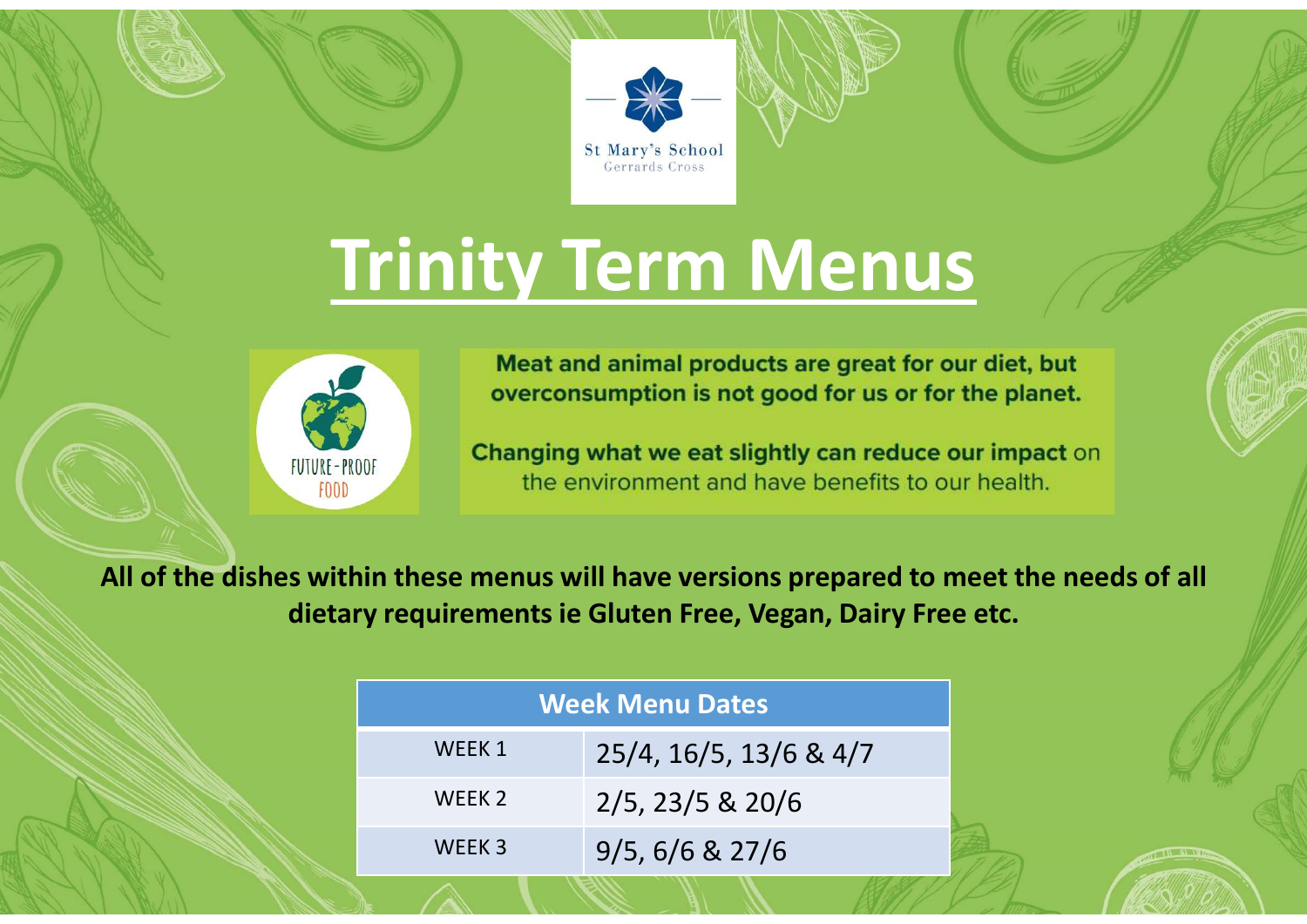# St Mary's School Menu 2022 – Week One<br>Trinity Term<br>Example: All Mary Term

### Trinity Term



| <b>Trinity Term</b>       | St Mary's School Menu 2022 - Week One                                              |                                                           |                                                                            |                                                           | 米<br>St Mary's School<br>Gerrards Cross                            |
|---------------------------|------------------------------------------------------------------------------------|-----------------------------------------------------------|----------------------------------------------------------------------------|-----------------------------------------------------------|--------------------------------------------------------------------|
|                           | <b>Monday</b>                                                                      | <b>Tuesday</b>                                            | Wednesday                                                                  | <b>Thursday</b>                                           | <b>Friday</b>                                                      |
| <b>Main Meal</b>          | "Meat Free Monday"<br>Plated Based Veggie<br>Burger & Glazed Bun<br>Veggie Hot Dog | Greek Chicken Gyros<br>Tortilla Wrap                      | "Pasta Bar"<br>Selection of Pasta Topped With:<br>Beef & Lentil Bolognaise | Roast Chicken<br>Yorkshire Pudding &<br>Gravy             | "Chip Shop Friday"<br>Pollock Fish Fingers<br>Tartar Sauce & Lemon |
| <b>Meat Free</b>          | Sautéed Onions<br><b>Classic Burger Sauce</b>                                      | Middle Eastern Falafel                                    | Tomato & Vegetable Sauce                                                   | Mushroom & Spinach<br>Pithier                             | Vegetable Fingers                                                  |
| On the side               | Potato Wedges<br><b>BBQ Beans, Coleslaw</b>                                        | Rainbow Slaw,<br>Greek Salad, Tzatziki<br>New Potatoes    | Garlic Bread<br>French Beans                                               | Roast Potatoes<br>Carrot & Bean Medley                    | French Fries, Peas<br>Mushy Peas                                   |
| <b>Jacket &amp; Pasta</b> | Pasta & Tomato Sauce<br>Jacket Potato                                              | Pasta & Marinara Sauce<br>Jacket Potato<br>& Sweet potato | Jacket Potato                                                              | Pasta & Marinara Sauce<br>Jacket Potato<br>& Sweet potato | Pasta & Tomato Sauce<br>Jacket Potato                              |
| <b>Dessert</b>            | <b>Fruity Coconut Flapjack</b>                                                     | Fresh Fruit Pots                                          | <b>Black Forest</b><br>Mousse Pots                                         | Fresh Fruit Pots                                          | Carrot Cake &<br>Vanilla Frosting                                  |
| <b>Every day</b>          | Fresh Fruit Pots<br>& Yoghurt Pots                                                 | Fruit Yoghurt Pots<br>Jelly Pots                          | Fresh Fruit Pots<br>& Yoghurt Pots                                         | Fruit Yoghurt Pots<br>Jelly Pots                          | Fresh Fruit Pots<br>& Yoghurt Pots                                 |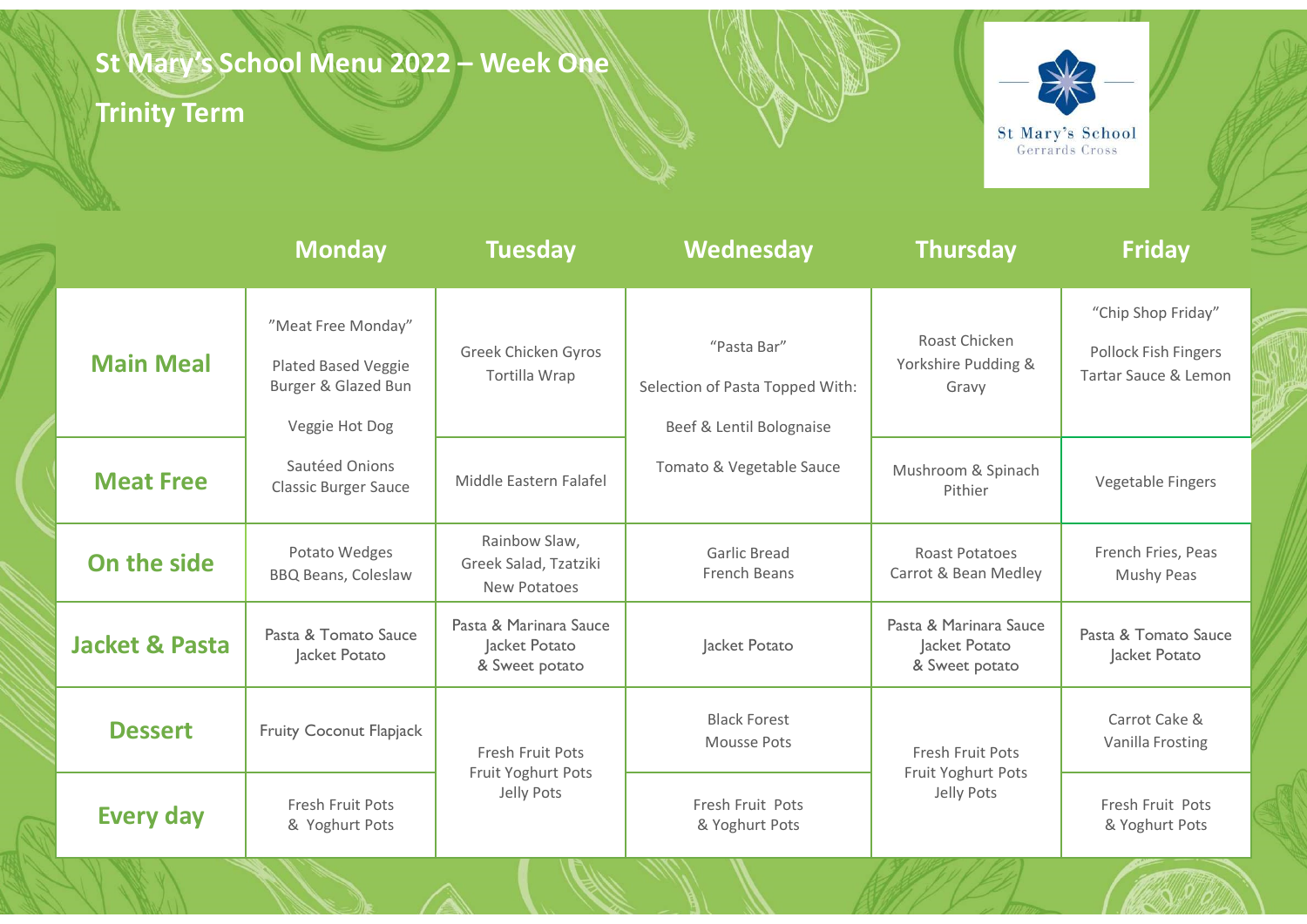# St Mary's School Menu 2022 – Week Two<br>Trinity Term

### Trinity Term



| <b>rinity Term</b> | t Mary's School Menu 2022 - Week Two                                                                   |                                                                   |                                                                                                |                                                           | St Mary's School<br>Gerrards Cross                    |  |
|--------------------|--------------------------------------------------------------------------------------------------------|-------------------------------------------------------------------|------------------------------------------------------------------------------------------------|-----------------------------------------------------------|-------------------------------------------------------|--|
|                    | <b>Monday</b>                                                                                          | <b>Tuesday</b>                                                    | Wednesday                                                                                      | <b>Thursday</b>                                           | <b>Friday</b>                                         |  |
| <b>Main Meal</b>   | "Meat Free Monday"<br>Mac & Cheese<br>Topped with:<br>Pesto Roasted Veggies<br><b>Curried Chickpea</b> | Chinese<br>Sweet & Sour Pork                                      | 'Build Your Own Salad'<br><b>Grilled Chicken Thighs</b><br>Roasted Chickpeas<br>Diced Halloumi | Honey Glazed Gammon<br>Yorkshire Pudding &<br>Gravy       | 'Proper Burgers'<br>Build your own<br><b>Burger</b>   |  |
| <b>Meat Free</b>   | Mixed Bean Chilli                                                                                      | Ginger, Garlic & Chilli<br><b>Baked Tofu</b>                      | <b>Boiled Eggs</b>                                                                             | Sweet Pea & Potato<br>Frittata                            | Build your own<br>Veggie Burger                       |  |
| On the side        | Sweetcorn, Mixed Salad                                                                                 | Chop Suey Noodles<br><b>Stir Fry Vegetables</b><br>Prawn Crackers | Croutons, Coz Lettuce,<br>Parmesan Cheese,<br><b>Caesar Dressing</b><br>French Dressing        | New Potatoes<br>Broccoli &<br><b>Buttered Carrots</b>     | French Fries<br><b>Baked Beans</b><br>Corn on the Cob |  |
| Jacket & Pasta     | Pasta & Tomato Sauce<br>Jacket Potato                                                                  | Pasta & Marinara Sauce<br>Jacket Potato<br>& Sweet potato         | Pasta & Pesto Sauce<br>Jacket Potato                                                           | Pasta & Marinara Sauce<br>Jacket Potato<br>& Sweet potato | Pasta & Tomato Sauce<br>Jacket Potato                 |  |
| <b>Dessert</b>     | Chocolate & Beetroot<br><b>Brownie</b>                                                                 | Fresh Fruit Pots                                                  | Summer Fruit<br>Cheesecake                                                                     | Fresh Fruit Pots                                          | Classic Fruit Crumble &<br>Vanilla Custard            |  |
| <b>Every day</b>   | Fresh Fruit Pots<br>& Yoghurt Pots                                                                     | Fruit Yoghurt Pots<br>Jelly Pots                                  | Fresh Fruit Pots<br>& Yoghurt Pots                                                             | Fruit Yoghurt Pots<br>Jelly Pots                          | Fresh Fruit Pots<br>& Yoghurt Pots                    |  |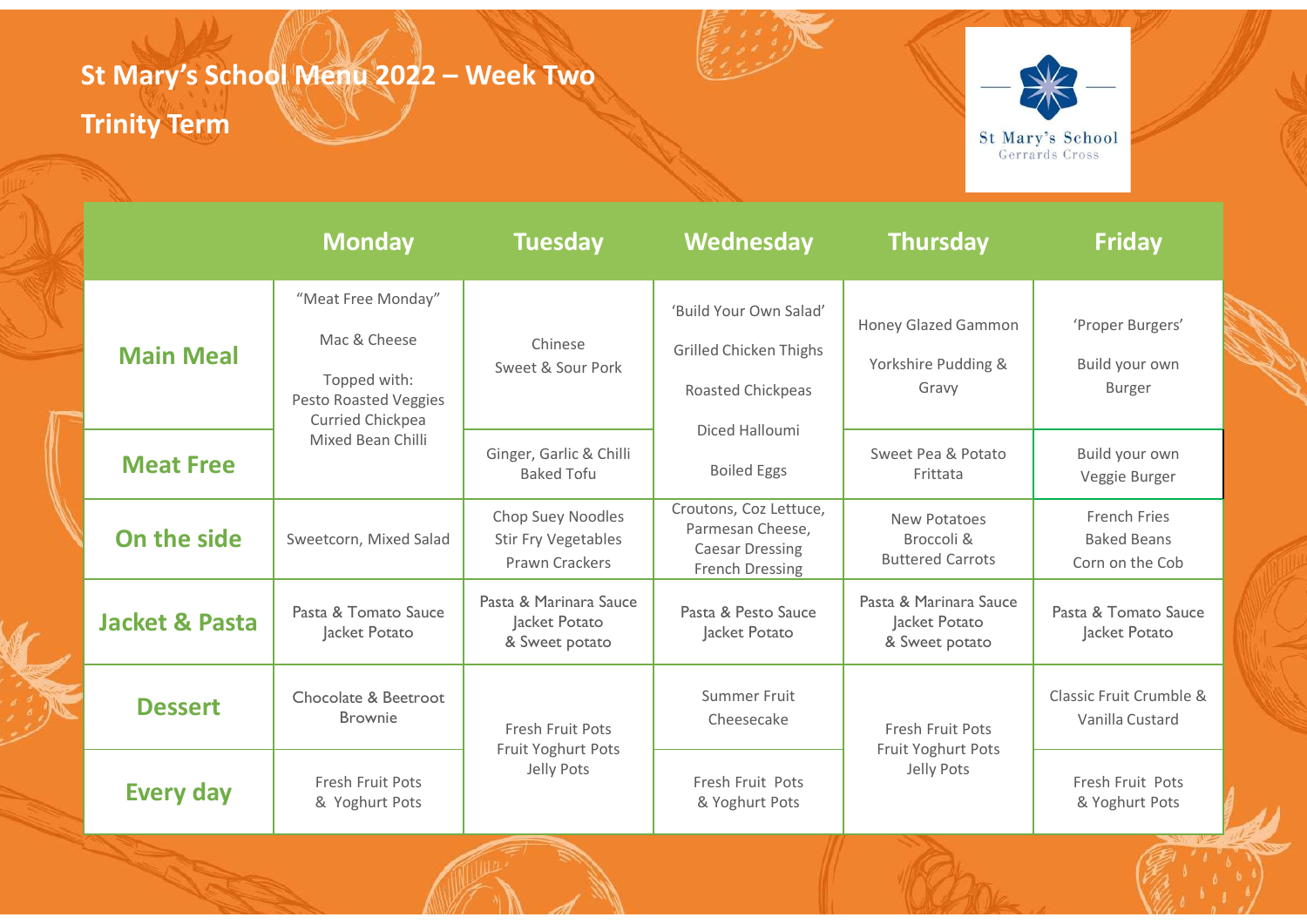# St Mary's School Menu 2022 – Week Three<br>Trinity Term<br>St

### Trinity Term



| <b>Trinity Term</b>      | St Mary's School Menu 2022 - Week Three                                 |                                                                         |                                                            |                                                                          | St Mary's School                                                       |  |
|--------------------------|-------------------------------------------------------------------------|-------------------------------------------------------------------------|------------------------------------------------------------|--------------------------------------------------------------------------|------------------------------------------------------------------------|--|
|                          | <b>Monday</b>                                                           | <b>Tuesday</b>                                                          | Wednesday                                                  | <b>Thursday</b>                                                          | Gerrards Cross<br><b>Friday</b>                                        |  |
| <b>Main Meal</b>         | "Meat Free Monday"<br>Vegetable & Soya Mince<br>Chilli                  | Hunters Chicken<br>Roasted Chicken Thigh, BBQ Sauce<br>& Cheddar Cheese | "it's a Pizza Pasta"<br>Margarita Pizza<br>Pepperoni Pizza | Roasted Turkey<br>Yorkshire Pudding,<br>Cranberry Sauce &<br>Thyme Gravy | "Chip Shop Friday"<br>Battered Fish of The Day<br>Tartar Sauce & Lemon |  |
| <b>Meat Free</b>         | Huevos Rancheros                                                        | Quorn Sausage & Sweet<br>Pepper Casserole                               | Vegan Cheese<br>& Tomato Pizza                             | Root Vegetable &<br>Chickpea Sausage Roll                                | Cheese & Potato Pasty                                                  |  |
| On the side              | Long Grain Rice & Nachos<br>Warm Mexican Corn Salad<br>Yoghurt Dressing | Mashed Potato<br><b>Green Beans &amp; Carrots</b>                       | Potato Wedges<br>Red Cabbage Coleslaw                      | <b>Parmenter Potatoes</b><br>Cauliflower &<br><b>Broccoli Cheese</b>     | French Fries, Peas<br>Mushy Peas                                       |  |
| Jacket &<br><b>Pasta</b> | Pasta & Tomato Sauce<br>Jacket Potato                                   | Pasta & Marinara Sauce<br>Jacket Potato<br>& Sweet potato               | Pasta & Pesto Sauce<br>Jacket Potato                       | Pasta & Marinara Sauce<br>Jacket Potato<br>& Sweet potato                | Pasta & Tomato Sauce<br>Jacket Potato                                  |  |
| <b>Dessert</b>           | <b>Cheshire Creameries</b><br>Choc Ice                                  | Fresh Fruit Pots                                                        | Cake Pizza                                                 | Fresh Fruit Pots                                                         | Lemon & Berry Fool                                                     |  |
| <b>Every day</b>         | Fresh Fruit Pots<br>& Yoghurt Pots                                      | Fruit Yoghurt Pots<br>Jelly Pots                                        | Fresh Fruit Pots<br>& Yoghurt Pots                         | Fruit Yoghurt Pots<br>Jelly Pots                                         | Fresh Fruit Pots<br>& Yoghurt Pots                                     |  |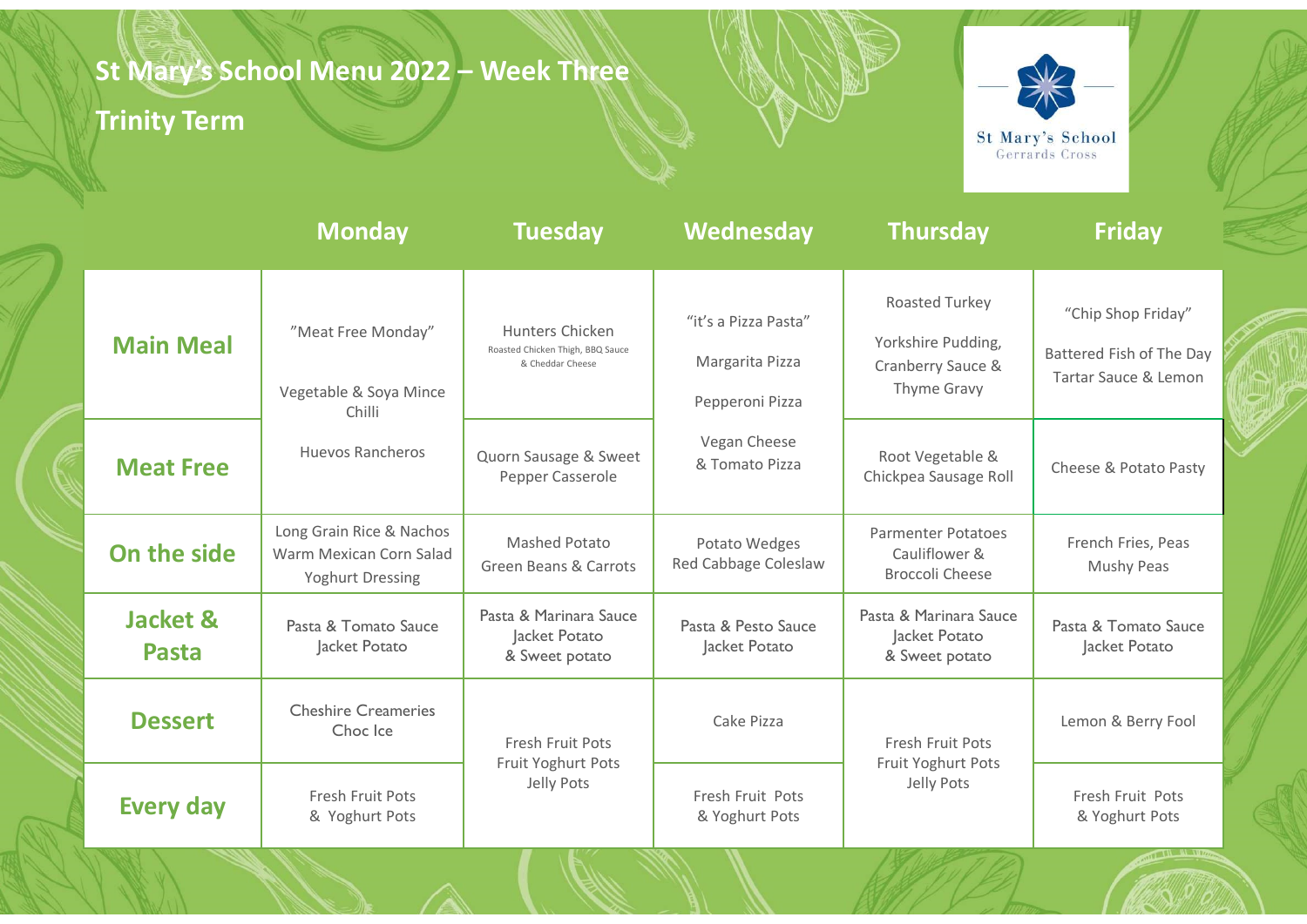# St Mary's School Menu 2022 – Week One<br>Trinity Term Nursery Menu<br>New York One

### Trinity Term Nursery Menu



| ot mary s <del>b</del> enool |  |
|------------------------------|--|
| Gerrards Cross               |  |

| <b>Trinity Term Nursery Menu</b> | St Mary's School Menu 2022 - Week One                                              |                                                      |                                                                               |                                               | St Mary's School<br>Gerrards Cross         |  |
|----------------------------------|------------------------------------------------------------------------------------|------------------------------------------------------|-------------------------------------------------------------------------------|-----------------------------------------------|--------------------------------------------|--|
|                                  | <b>Monday</b>                                                                      | <b>Tuesday</b>                                       | Wednesday                                                                     | <b>Thursday</b>                               | <b>Friday</b>                              |  |
| <b>Main Meal</b>                 | "Meat Free Monday"<br>Plated Based Veggie<br>Burger & Glazed Bun<br>Veggie Hot Dog | Roast Chicken<br>Tortilla Wrap                       | "Pasta Bar"<br>Selection of Pasta<br>Topped With:<br>Beef & Lentil Bolognaise | Roast Chicken<br>Yorkshire Pudding &<br>Gravy | "Chip Shop Friday"<br>Pollock Fish Fingers |  |
| <b>Meat Free</b>                 | Tomato Ketchup                                                                     | Middle Eastern Falafel                               | Tomato & Vegetable<br>Sauce                                                   | Vegetable Sausage Roll                        | Vegetable Fingers                          |  |
| On the side                      | Potato Wedges<br>Baked Beans, Coleslaw                                             | Tomato, Cucumber,<br>Lettuce, Carrot<br>New Potatoes | <b>Garlic Bread</b><br>French Beans                                           | Roast Potatoes<br>Carrot & Bean Medley        | French Fries, Sweet Peas                   |  |
| <b>Extra Option</b>              | Jacket Potato<br>& Beans                                                           | Pasta & Tomato Sauce                                 | Jacket Potato<br>& Beans                                                      | Pasta & Tomato Sauce                          | Jacket Potato<br>& Beans                   |  |
| <b>Dessert</b>                   | <b>Fruity Coconut Flapjack</b>                                                     | Fresh Cut Melon<br>Fruit Yoghurt                     | Chocolate Mousse Pots                                                         | Fresh Cut Melon<br>Fruit Yoghurt              | Carrot Cake &<br>Vanilla Frosting          |  |
| <b>Every day</b>                 | Fresh Cut Melon                                                                    | Fruit Jelly                                          | Fresh Cut Melon                                                               | Fruit Jelly                                   | Fresh Cut Melon                            |  |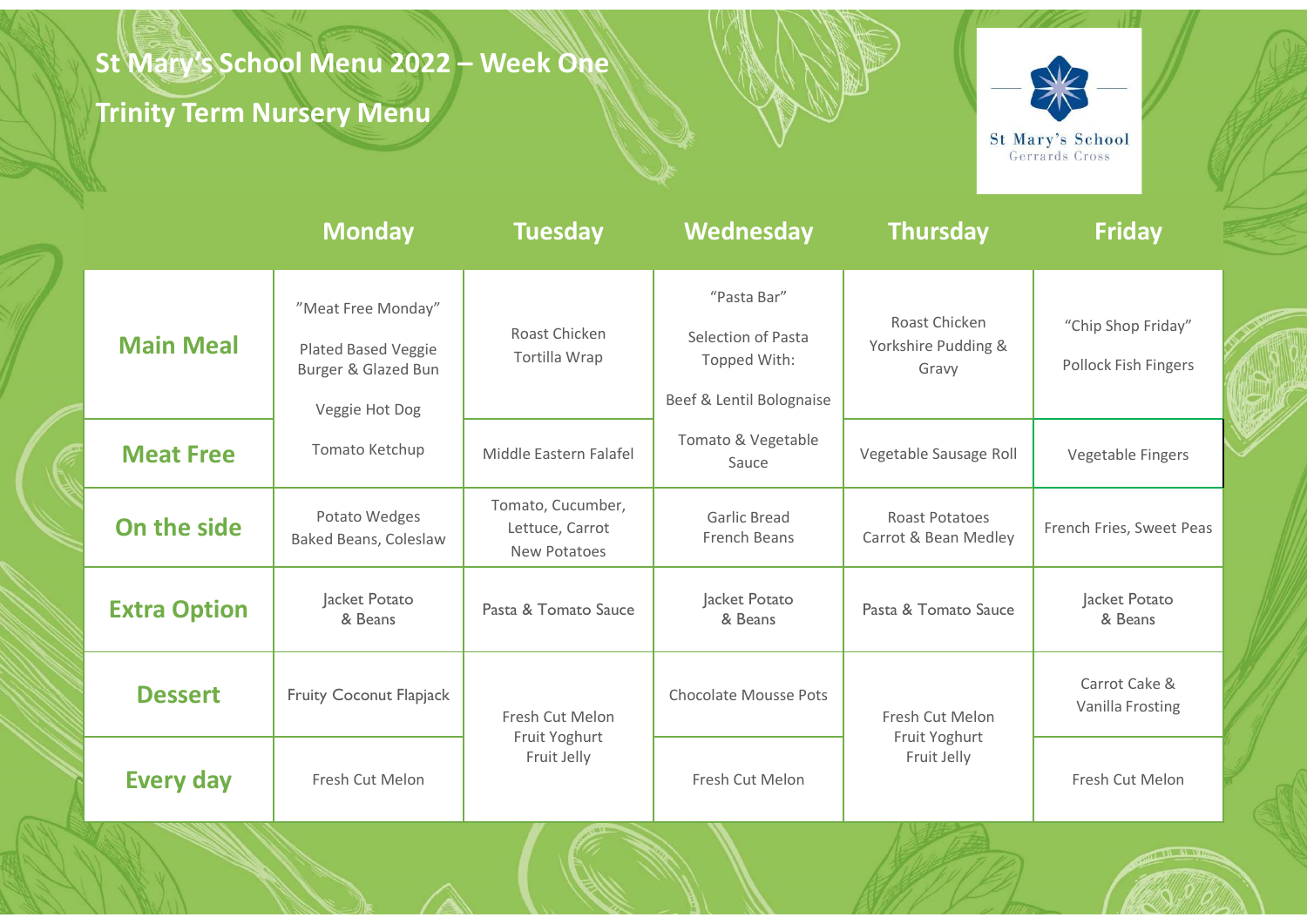# St Mary's School Menu 2022 – Week Two<br>Trinity Term Nursery Menu

### Trinity Term Nursery Menu



| <b>Trinity Term Nursery Menu</b>                                      |                                                            |                                                                                         |                                                       | St Mary's School<br>Gerrards Cross         |  |
|-----------------------------------------------------------------------|------------------------------------------------------------|-----------------------------------------------------------------------------------------|-------------------------------------------------------|--------------------------------------------|--|
|                                                                       |                                                            |                                                                                         |                                                       |                                            |  |
| <b>Monday</b>                                                         | <b>Tuesday</b>                                             | Wednesday                                                                               | <b>Thursday</b>                                       | <b>Friday</b>                              |  |
| "Meat Free Monday"<br>Mac & Cheese<br>Topped with:<br>Roasted Veggies | Diced Pork<br>Sweet & Sour Sauce                           | 'Build Your Own Salad'<br><b>Grilled Chicken Thighs</b><br>Roasted Chickpeas            | <b>Baked Gammon</b><br>Yorkshire Pudding &<br>Gravy   | "Chip Shop Friday"<br>Pollock Fish Fingers |  |
|                                                                       | <b>Baked Tofu</b>                                          | <b>Boiled Eggs</b>                                                                      | Sweet Pea & Potato<br>Frittata                        | Cheese & Potato Pasty                      |  |
| Sweetcorn, Mixed Salad                                                | Chop Suey Noodles<br>Stir Fry Vegetables<br>Prawn Crackers | Croutons, Coz Lettuce,<br>Parmesan Cheese,<br><b>Caesar Dressing</b><br>French Dressing | New Potatoes<br>Broccoli &<br><b>Buttered Carrots</b> | French Fries<br>Peas                       |  |
| Jacket Potato<br>& Beans                                              | Pasta & Tomato Sauce                                       | Jacket Potato<br>& Beans                                                                | Pasta & Tomato Sauce                                  | Jacket Potato<br>& Beans                   |  |
| Chocolate & Beetroot<br><b>Brownie</b>                                | Fresh Cut Melon                                            | Summer Fruit<br>Cheesecake                                                              | Fresh Cut Melon                                       | Classic Fruit Crumble &<br>Vanilla Custard |  |
| Fresh Cut Melon                                                       | Fruit Jelly                                                | Fresh Cut Melon                                                                         | Fruit Jelly                                           | Fresh Cut Melon                            |  |
|                                                                       | Mixed Bean Chilli                                          | Fruit Yoghurt                                                                           | Diced Halloumi                                        | Fruit Yoghurt                              |  |